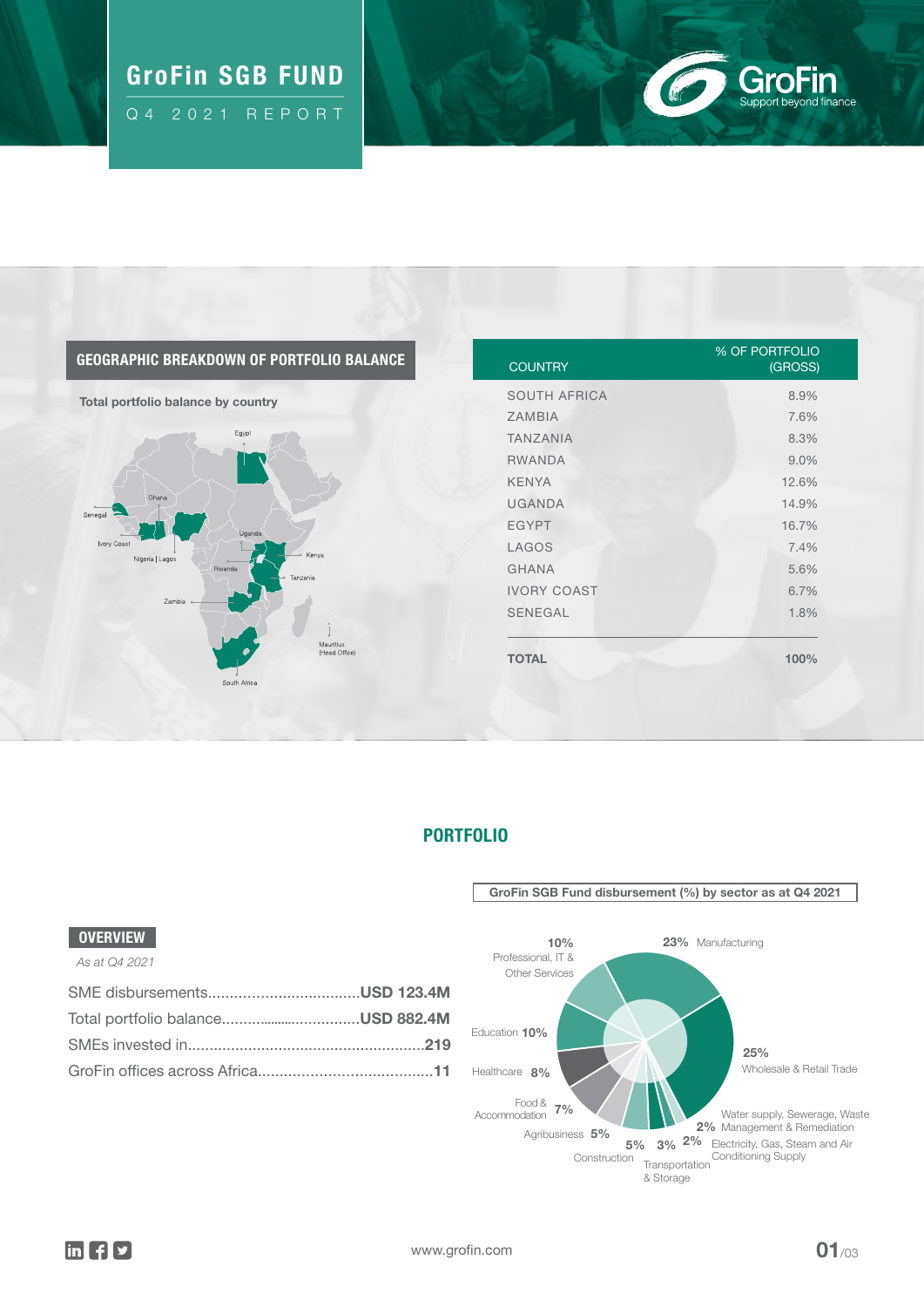

### IMPACT

#### **OVERVIEW**

#### *As at Q4 2021*

| Direct jobs sustained per USD 1M disbursed110 |  |
|-----------------------------------------------|--|

# Q4 2021 Impact Highlights 13,979

- In 2021, Africa's recovery was hampered by low COVID-19 vaccination rates and limited availability of resources to provide financial assistance to vulnerable households and firms. The continent's combined GDP grew by 3.7% in 2021, compared to a contraction of 2.1%. This growth was driven by a partial resumption of tourism activities, a rebound in commodity prices, COVID-19 restrictions being rolled back.
- According to the World Bank, the pandemic has pushed up to 40 million people in Africa into extreme poverty, defined as living on less than USD 1.90 a day. Women, youth, lowskill labour, and those working in the informal sector remain most affected by a lack of social safety nets and or access to income opportunities.
- The International Monetary Fund (IMF) predicts that economic growth in sub-Saharan Africa's will increase by 0.1% to 3.8% as the region will continue to face COVID-19 related problems, compounded by a vaccination rate that lags
- other regions. It is estimated that only around 8% of Africa's population of 1.4 billion is fully vaccinated.





IMPACT OF COVID-19 ON EMPLOYMENT



- During Q4, almost all lockdown restrictions were eased across the countries the SGB Fund operates and, together with the resumption of regional and international travel, this helped to stimulate some slight growth in economic activity.
- During Q4, the Fund recorded the creation of 460 direct jobs as several investees resumed their business activities. Those under prolonged financial strain recorded a loss of 127 direct jobs. Among the 35 investees that added new jobs; 42% operate in manufacturing, 30% in food, accommodation & hospitality, and 20% in education as schools resumed across several countries. The job losses were recorded by 13 investees, mostly operating in the manufacturing, agribusiness, and services sectors. As such, the Fund recorded a net increase of 333 jobs during the quarter, compared to a loss of 639 jobs in Q3 2021.

 $\ln$   $\left| \cdot \right|$   $\sqrt{2}$